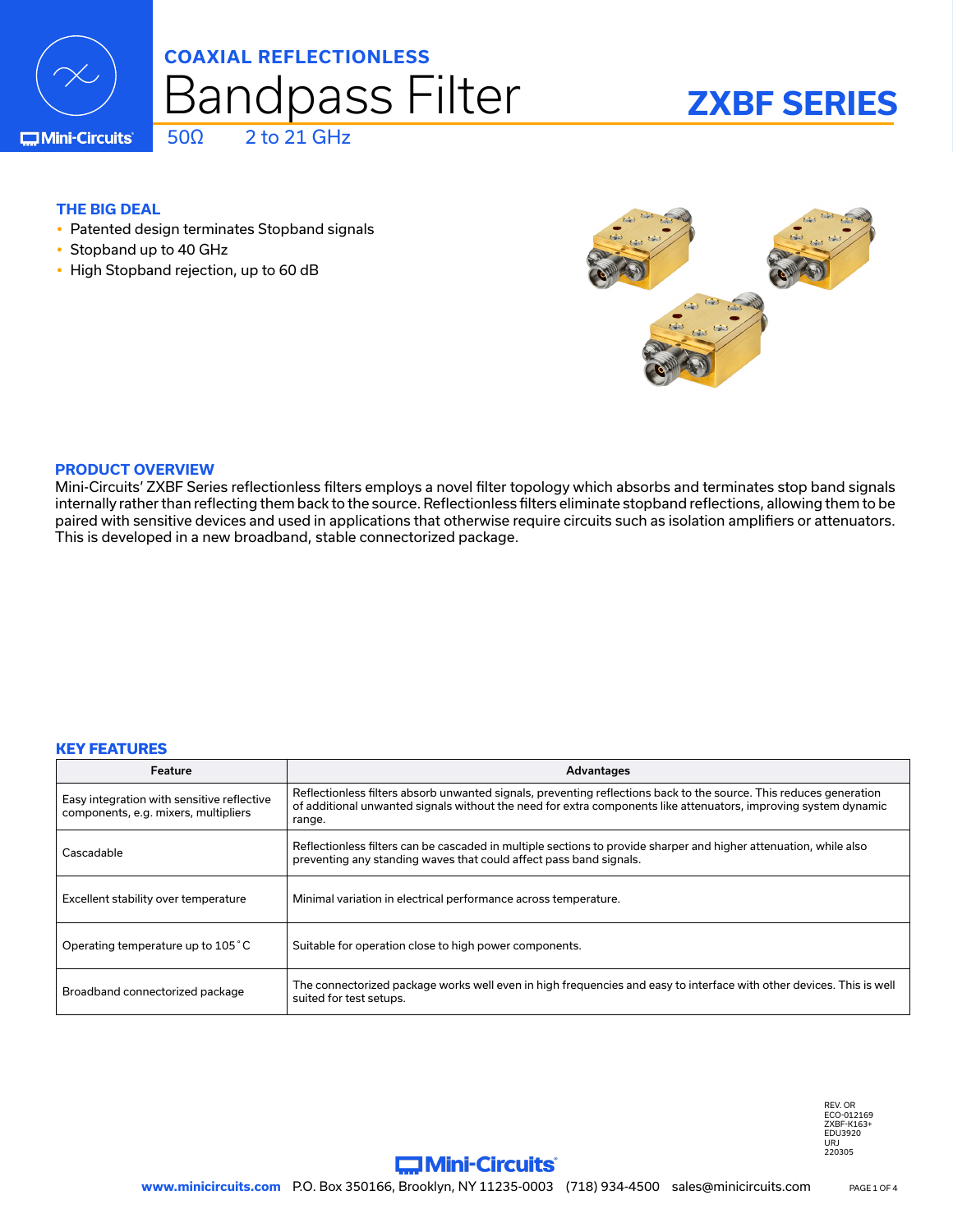### Bandpass Filter **COAXIAL REFLECTIONLESS**

### **ZXBF-K163+**

*+RoHS Compliant The +Suffix identifies RoHS Compliance. See our web site for RoHS Compliance methodologies and qualifications*

Model No. ZXBF-K163+ Case Style | UK3042 Connectors 2.92mm-F

*Generic photo used for illustration purposes only*

**C**Mini-Circuits

#### 50Ω 15.5 to 16.5 GHz

#### **FEATURES**

- Match to 50 $\Omega$  in the stop band, eliminates undesired reflections
- Cascadable
- Good stopband rejection, 52dB typ.
- Temperature stable, up to 105°C
- Protected by US Patents 8,392,495; 9,705,467, additional patent pending
- Protected by China patent 201080014266.1
- Protected by Taiwan patent I581494

#### **APPLICATIONS**

- Aerospace & Defense
- Satellite
- Telecomm
- KA band block down converters
- Microwave Point-to-Point Links

#### **ELECTRICAL SPECIFICATIONS AT 25°C**

| Parameter        |                       | F#      | Frequency<br>(MHz) | Min. | Typ. | Max. | <b>Units</b> |
|------------------|-----------------------|---------|--------------------|------|------|------|--------------|
| Passband         | <b>Insertion Loss</b> | $F1-F2$ | 15500 - 16500      |      | 5.5  | 6.8  | dB           |
|                  | Return Loss           | $F1-F2$ | 15500 - 16500      |      | 15.0 |      | dB           |
| Stop Band, Lower | <b>Insertion Loss</b> | DC-F3   | DC - 8000          | 45   | 52   |      | dB           |
|                  | <b>Return Loss</b>    | DC-F3   | DC - 8000          |      | 20   |      | dB           |
| Stop Band, Upper | <b>Insertion Loss</b> | $F4-F5$ | 24000 - 30000      | 40   | 52   |      | dB           |
|                  | <b>Return Loss</b>    | F4-F5   | 24000 - 30000      |      | 8    |      | dB           |

#### **ABSOLUTE MAXIMUM RATINGS3**

| Parameter                                            | Ratings                             |  |  |
|------------------------------------------------------|-------------------------------------|--|--|
| Operating temperature                                | $-55^{\circ}$ C to $+105^{\circ}$ C |  |  |
| Storage temperature                                  | $-55^{\circ}$ C to $+105^{\circ}$ C |  |  |
| RF Power Input, Passband (F1-F2) <sup>1</sup>        | $0.5W$ at 25 $°C$                   |  |  |
| RF Power Input, Stopband (DC-F1, F2-F5) <sup>2</sup> | $0.16W$ at 25°C.                    |  |  |

1 Passband rating derates linearly to 0.25W at 105°C ambient

2 Stopband rating derates linearly to 0.08W at 105°C ambient

<sup>3</sup> Permanent damage may occur if any of these limits are exceeded

#### **TYPICAL FREQUENCY RESPONSE**



#### **FUNCTIONAL SCHEMATIC**

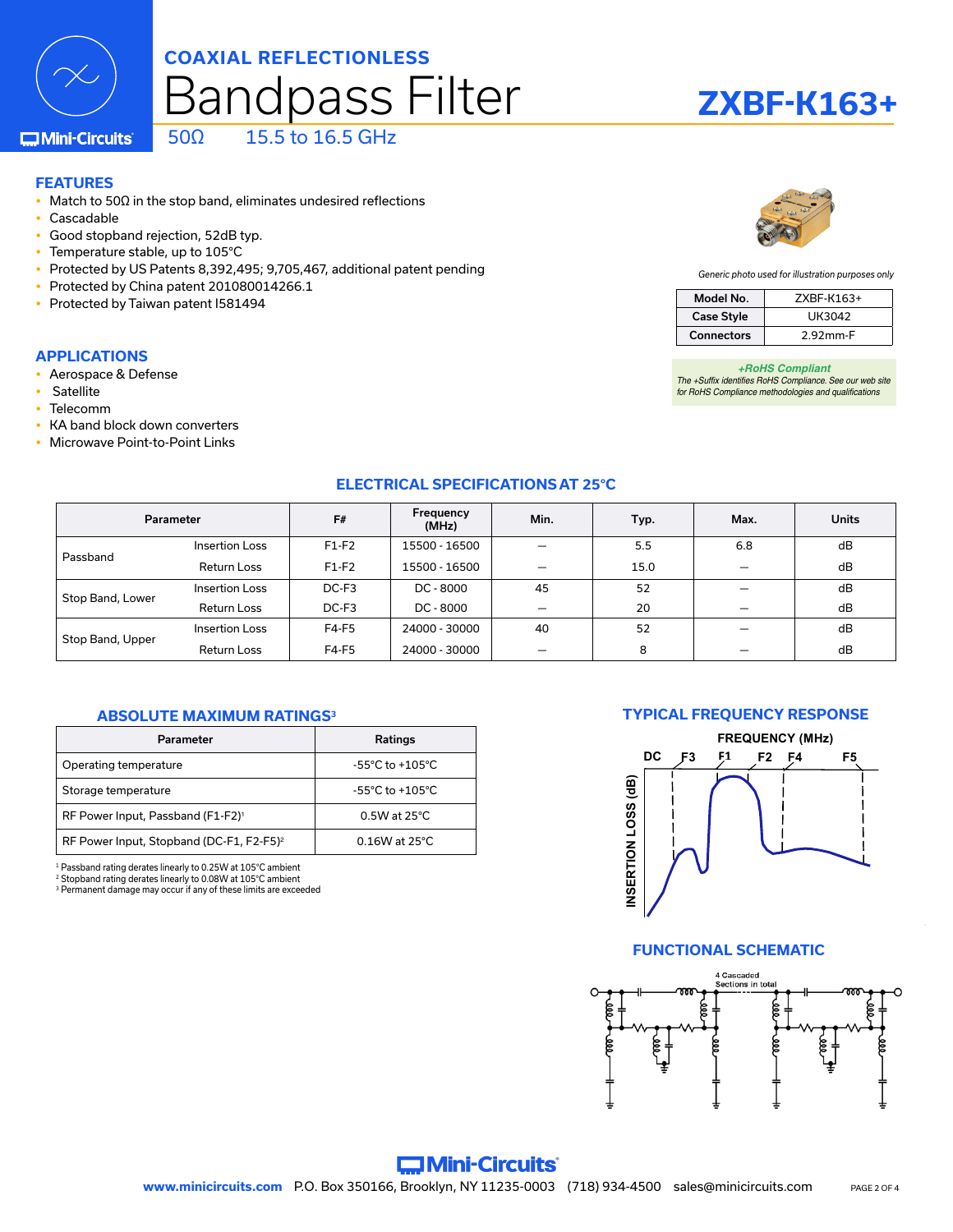

### Bandpass Filter **COAXIAL REFLECTIONLESS**

### **ZXBF-K163+**

#### **COMini-Circuits**

#### **COAXIAL CONNECTIONS**

| PORT 1   | 2.92mm-Female |
|----------|---------------|
| I PORT 2 | 2.92mm-Female |

#### **OUTLINE DRAWING**



### **OUTLINE DIMENSIONS** (**Inches mm** )

 $\Delta$ 

| A    | в    | C    | D    | F   | F     |
|------|------|------|------|-----|-------|
| .68  | .60  | .39  | .200 | .10 | .400  |
| 17.1 | 15.2 | 10.0 | 5.08 | 2.5 | 10.16 |
| G    | н    | J    | κ    |     | Wt.   |
| .24  | .070 | .22  | .30  |     | grams |
| 6.0  | 1.78 | 5.5  | 7.6  |     | 24    |

Note. Please refer to case style drawing for details

#### **ESD rating** Human Body Model (HBM): Class 1C (Pass 1000V) in accordance with ANSI/ESD STM 5.1 - 2001